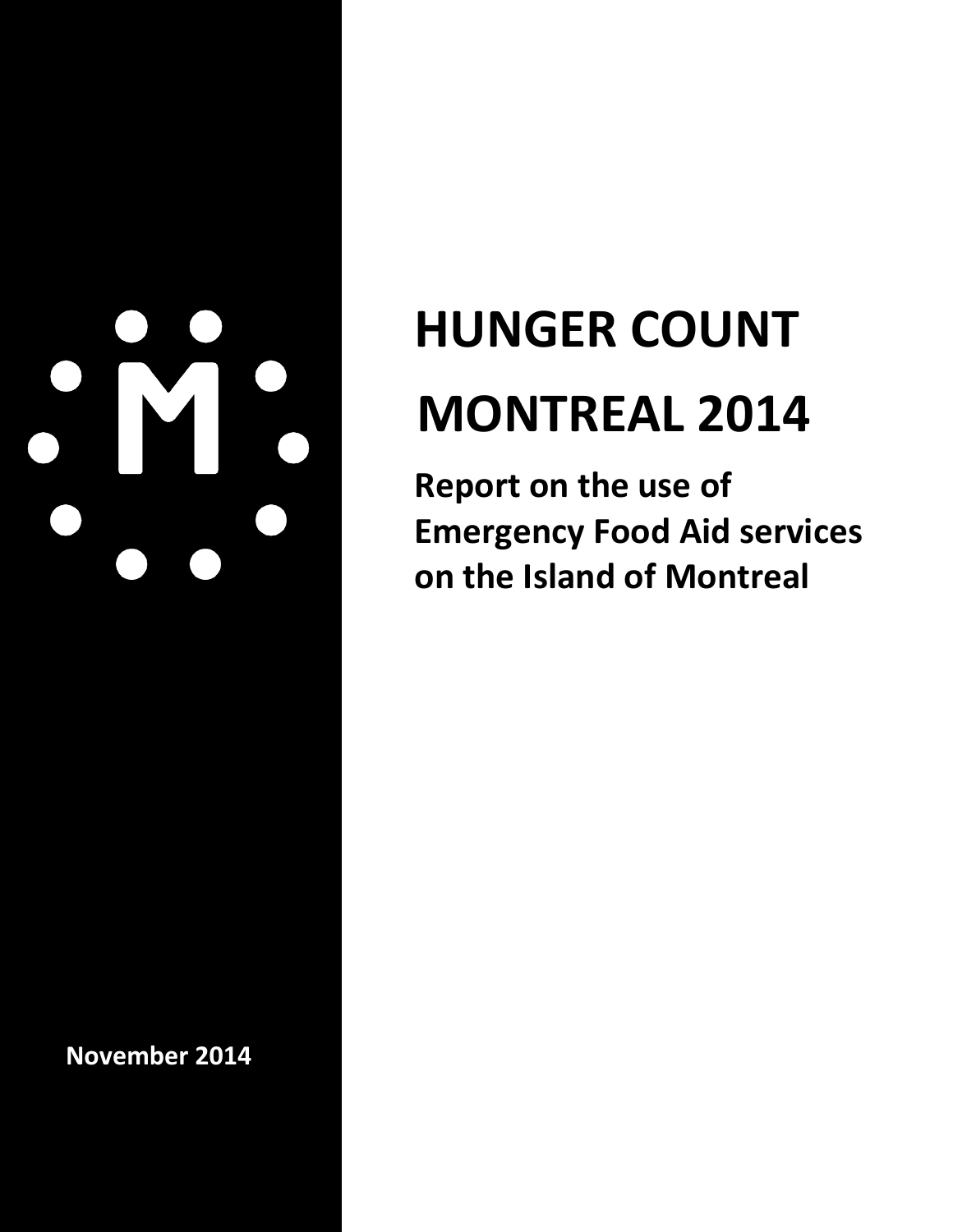# **Hunger Count Montreal 2014**

#### **Published by:**

Moisson Montreal 6880, chemin de la Côte-de-Liesse Montreal, Québec, H4T 2A1 514 344-4494 [info@moissonmontreal.org](mailto:info@moissonmontreal.org) [www.moissonmontreal.org](http://www.moissonmontreal.org/) [www.facebook.com/moissonmtl](http://www.facebook.com/moissonmtl) [www.twitter.com/moissonmtl](http://www.twitter.com/moissonmtl)

Research: Geverny Hajjar Written by: Marie-Claire Lynn and Geverny Hajjar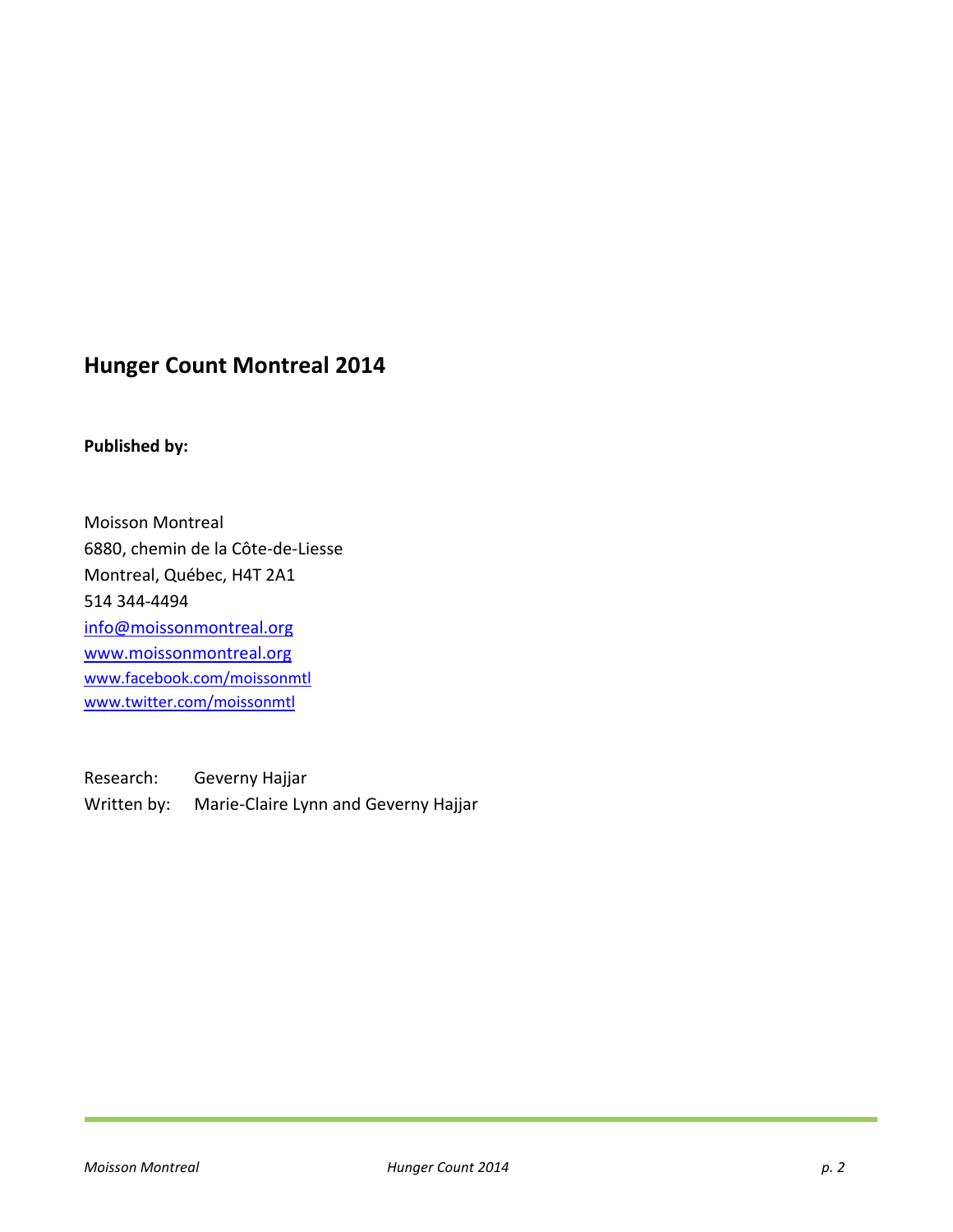## **About Moisson Montreal**

Founded in 1984, Moisson Montreal is a major center for the collection, sorting and distribution of food for emergency food aid on the Island of Montreal. More than 200 community organizations receive goods from Moisson Montreal to meet the food needs and demands of individuals and families that they serve.

#### **OUR MISSION:**

- Ensure an optimal food supply to the community organizations that provide assistance to people in crisis on the Island of Montreal.
- Foster the development of sustainable solutions to ensure food security.

#### **STATISTICS THAT SPEAK:**

- More than **230 community organizations** across the Island of Montreal are serviced on a regular basis (and 65 sporadically) by Moisson Montreal throughout the year;
- According to the 2014 Hunger Count, **140,706 people, 38,345 of whom are children** 0-17 years of age (27% of the beneficiaries), receive food aid each month through partner organizations;
- Close to **13,2 million kilos of foodstuffs** and other basic products were distributed (an increase of 2,8 % in one year) representing a **value of \$ 74,8 million;**
- Moisson Montreal works closely with **235 agri-food businesses** to effectively collect their donations;
- In 2014, **7,595 volunteers** put in more than **82,577 hours** to help us continue our mission, which represents 40 full-time employees.

#### **EXTRAORDINARY LEVERAGE EFFECT!**

Every 1 dollar received allows Moisson Montreal to redistribute **18 dollars' worth of food**. For example, a donation of \$ 15 enables us to distribute \$ 270 worth of food, which is an amount sufficient to feed **one family of four with healthy and nutritious food for over one week** (as determined by the Montreal Diet Dispensary).

#### **OUR BUSINESS:**

- Receive, sort, store and distribute perishable and non-perishable food items;
- Strengthen the solidarity chain, while listening and ensuring a presence with the accredited partner organizations;
- Provide a stimulating learning environment and develop incentives for participants in various programs of social integration and employment;
- Organize or participate in major activities in the fight against hunger like: The Great Food Drive for Children (organized by Moisson Montreal) as well as La grande guignolée des médias;
- Ensure the creation and development of sustainable solutions for food safety, like for instance our Good Food Box program [\(www.bonneboitebonnebouffe.org\)](http://www.bonneboitebonnebouffe.org/).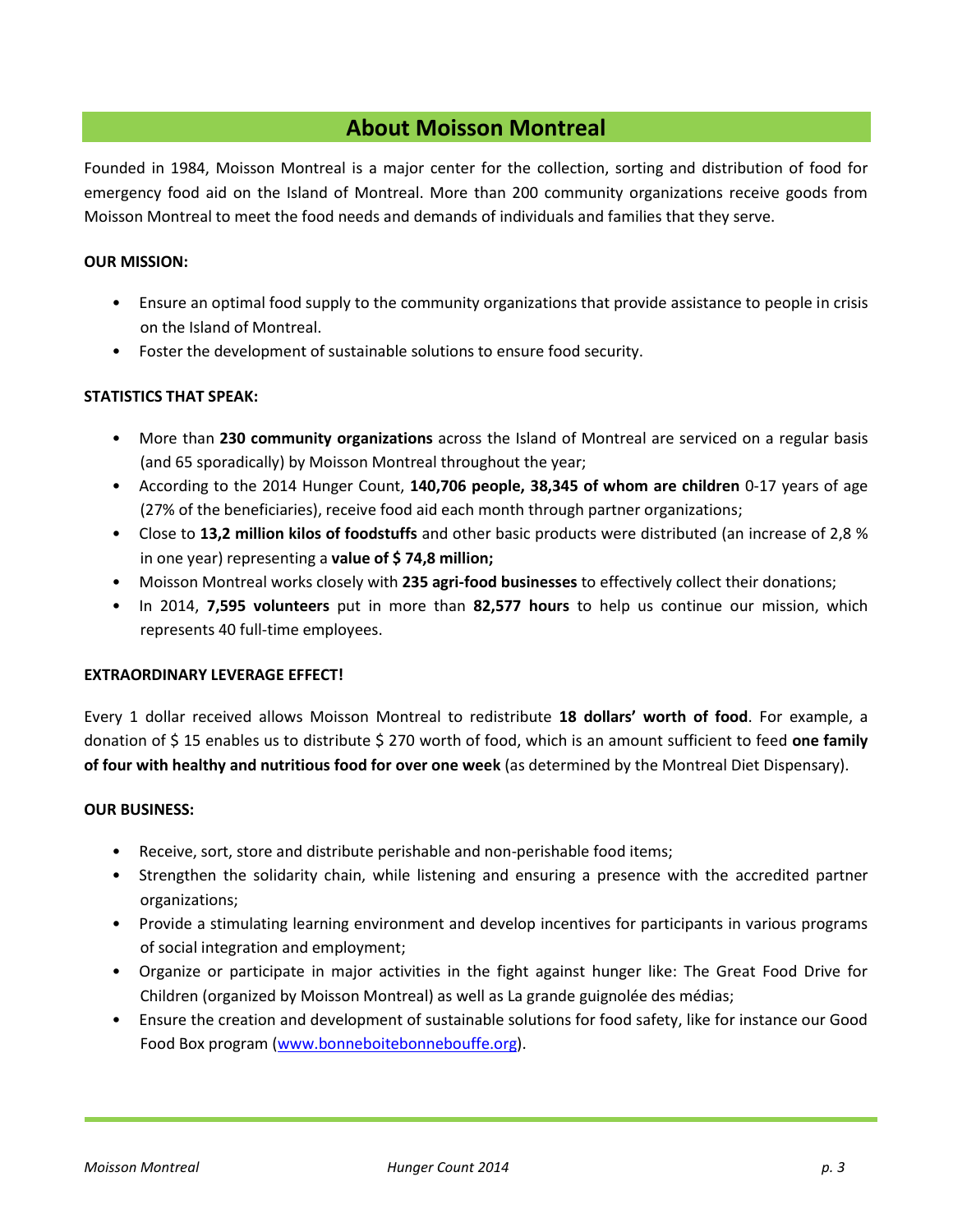#### **OUR FACILITIES:**

From 2008 to 2011, Moisson Montreal was the pilot project of the first major renovation venture ever undertaken by the *Coalition énergie et construction durable* for the account of an NPO. Thanks to the generosity and commitment of dozens of professionals and suppliers, Moisson Montreal now has facilities of 107 000 ft<sup>2</sup>, that are comfortable, well-appointed and optimal on the plan of energy efficiency.

In order to keep increasing the quantity, quality and diversity of food distributed to accredited partner organizations, Moisson Montreal constantly continues to expand its operations. Knowing that meat represents only 1% of the foodstuff distributed to people receiving food aid from Moisson Montreal (only 3,7 kilos per person per year), we launched in 2013 a meat recuperation program in collaboration with major food chains in Montreal. Today, about 8,000 kilos of meat are recuperated in each participating grocery store every month. The meat recuperation program will continue to grow and will be expanded in 2014-2015.

# *Our Values: Respect, Integrity, Fairness, Solidarity, Commitment*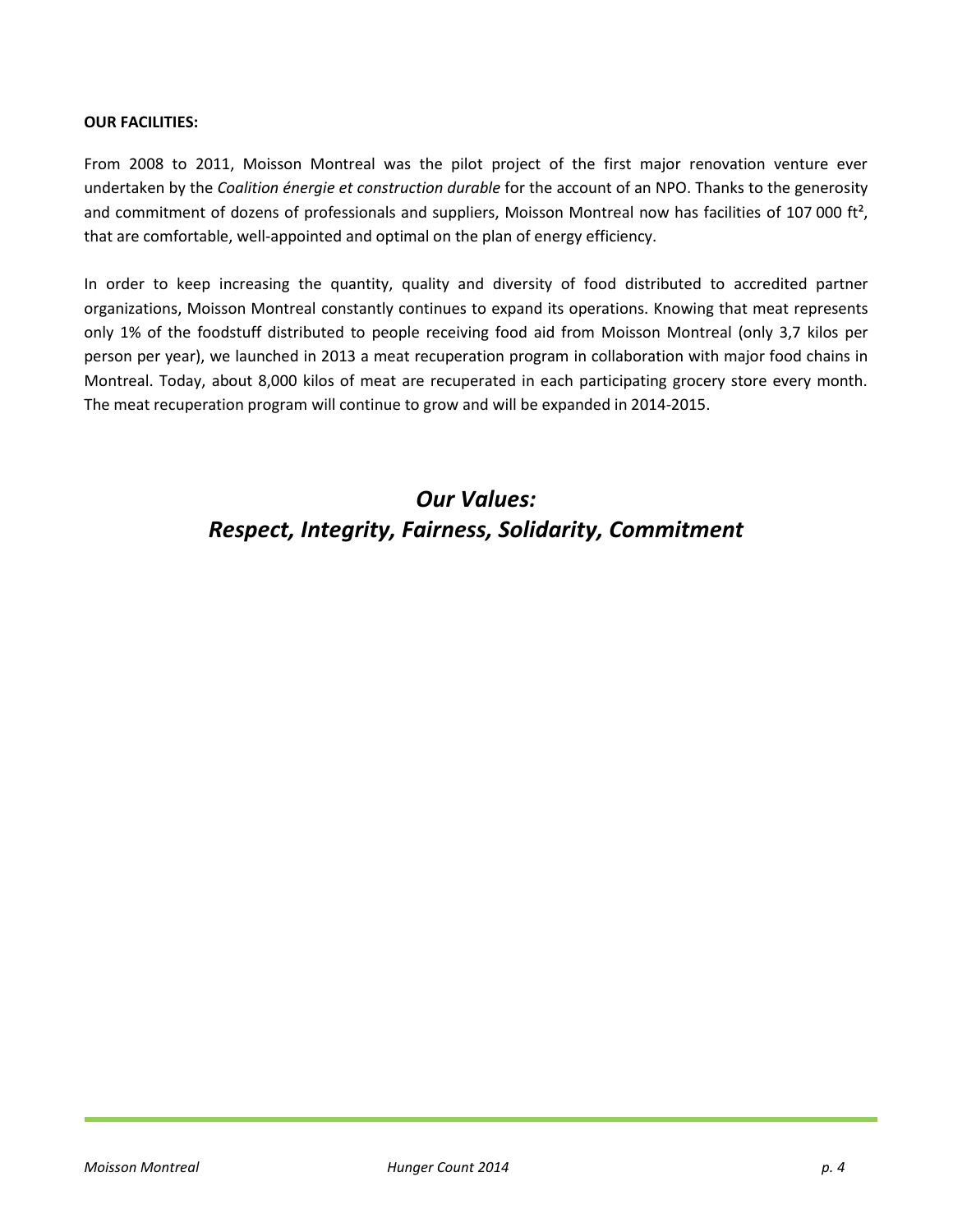# **About Hunger Count**

Hunger Count is an annual survey of food banks part of the Food Banks Canada (**FBC**) network that is conducted throughout the country in the month of March. The survey's aim is to measure the use of food banks by community organizations all across Canada. As the largest Canadian food bank in terms of foodstuff distribution and within the framework of this national operation, Moisson Montreal produces its own Hunger Count based on the data it collects from the community organizations it serves across the island of Montreal.

Hunger Count is divided into three components:

- I. Representation of food aid from a **FOODSTUFF DISTRIBUTION** perspective**;**
- II. Overview of food aid from a **MEALS AND SNACKS** perspective;
- III. **RECOMMENDATIONS** from community organizations to reduce hunger in Montreal.

Due to the rather immediate nature of the collected data, the representation provided by Hunger Count is limited. The reason the survey is conducted in the month of March is because it best illustrates a time of year when food banks and community organizations are deemed to be operating normally. However, in practice, the number and type of people seeking assistance change throughout the year due to a variety of factors such as time of year, economic conditions, activities provided by the various community organizations, etc. Nonetheless, the Hunger Count document remains a very practical and informative tool that provides a better overall understanding of the needs of families and people seeking assistance from various emergency food aid services.

#### **A FEW DEFINITIONS**

#### **Direct Organization**:

Community organization supplied directly from Moisson Montreal on a regular basis, at least once per month. In March of 2014, **208** out of **208** direct organizations completed the Hunger Count survey, thus the Hunger Count received a 100 % participation rate. As of November 1<sup>st</sup> 2014, Moisson Montreal served 230 organizations.

Important notes to take in consideration:

In March 2014, 3 organizations were closed.

In March 2014, 8 punctual organizations didn't complete the questionnaire because they weren't provided foodstuff at that moment.

11 organizations were accredited during and/or after March 2014.

Please note that another group, comprising 65 organizations (non-accredited), was not required to complete the survey due to the sporadic quality of their requests for assistance.

#### **Foodstuff Distribution Program:**

The Foodstuff Distribution Program is essentially a representation of the following list of services offered by organizations:

- Food baskets distributed on set dates (weekly, bi-weekly, monthly, etc.);
- Community food shopping;
- Emergency food aid.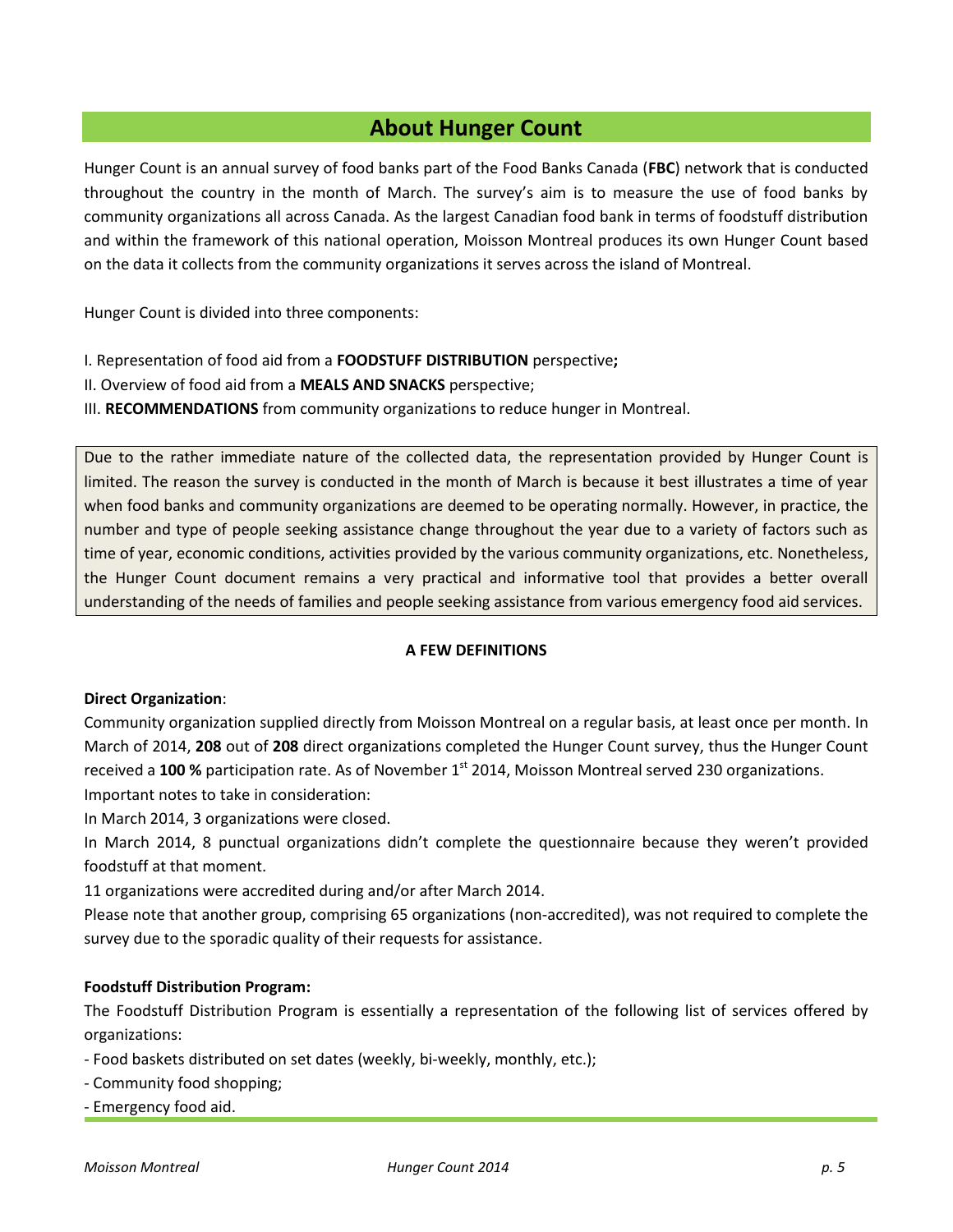#### **Meal Program:**

The Meal Program is primarily comprised of the following food assistance services offered by community organizations:

- Prepared meals (ex. Meals on wheels)
- Snack distribution
- Cooking collectives and cooking workshops

#### **Household**:

One or more people living together under one roof. People may or may not be members of the same family.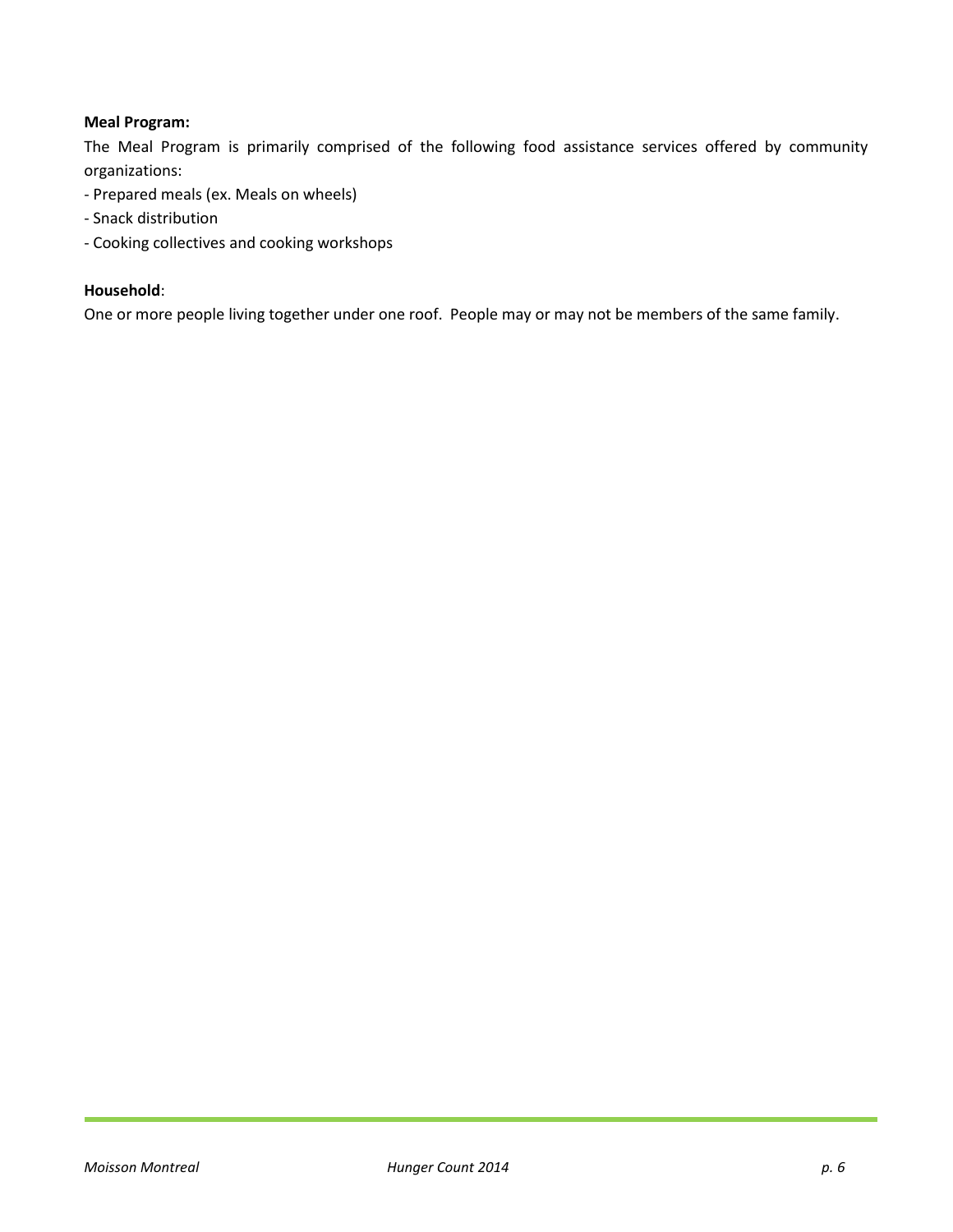# **Hunger Count Montreal 2014: Key Results**

#### **General Information**

- In March of 2014, **208 organizations** received services from Moisson Montreal. **100% of these organizations** filled out the Hunger Count questionnaire. Three (3) other organizations were not required to complete the questionnaire due to the temporary closure during this period;
- Overall, **140,706 people** required some type of emergency food assistance from the 208 organizations that completed the Hunger Count compared with 135,347 in March of 2013;
- Overall, **3,348 households** declared having used a food bank for the **first time** in 2014, compared with 3,337 in March of 2013;

#### **Key Results: Foodstuff Program**

- **70,558 people** used the Foodstuff Program in March of 2014, compared with 69,926 in 2013.
- Organizations offering Foodstuff Programs were able to fill **146,793 requests for aid** in the month of March 2014; a small decrease of 1,261 requests compared to March 2013.
- **58,1%** (40,988) of people who used the Program were adults versus **59,2%** in 2013;
- **41,9%** (29,570) of people who used the Program were children versus **40,8 %** in 2013.

#### **Key Results: Meal Program**

- 392,826 portions of food were served in March of 2014, of which:
	- o **308,999** were meals, including cooking collectives, meal on wheels portions, etc.;
	- o **83,827** were snacks.
- The number of people who used the Meal Program is estimated at **70,148** compared with 65,421 in 2013, which represents a variation of 4,727 people (a 7,2% increase).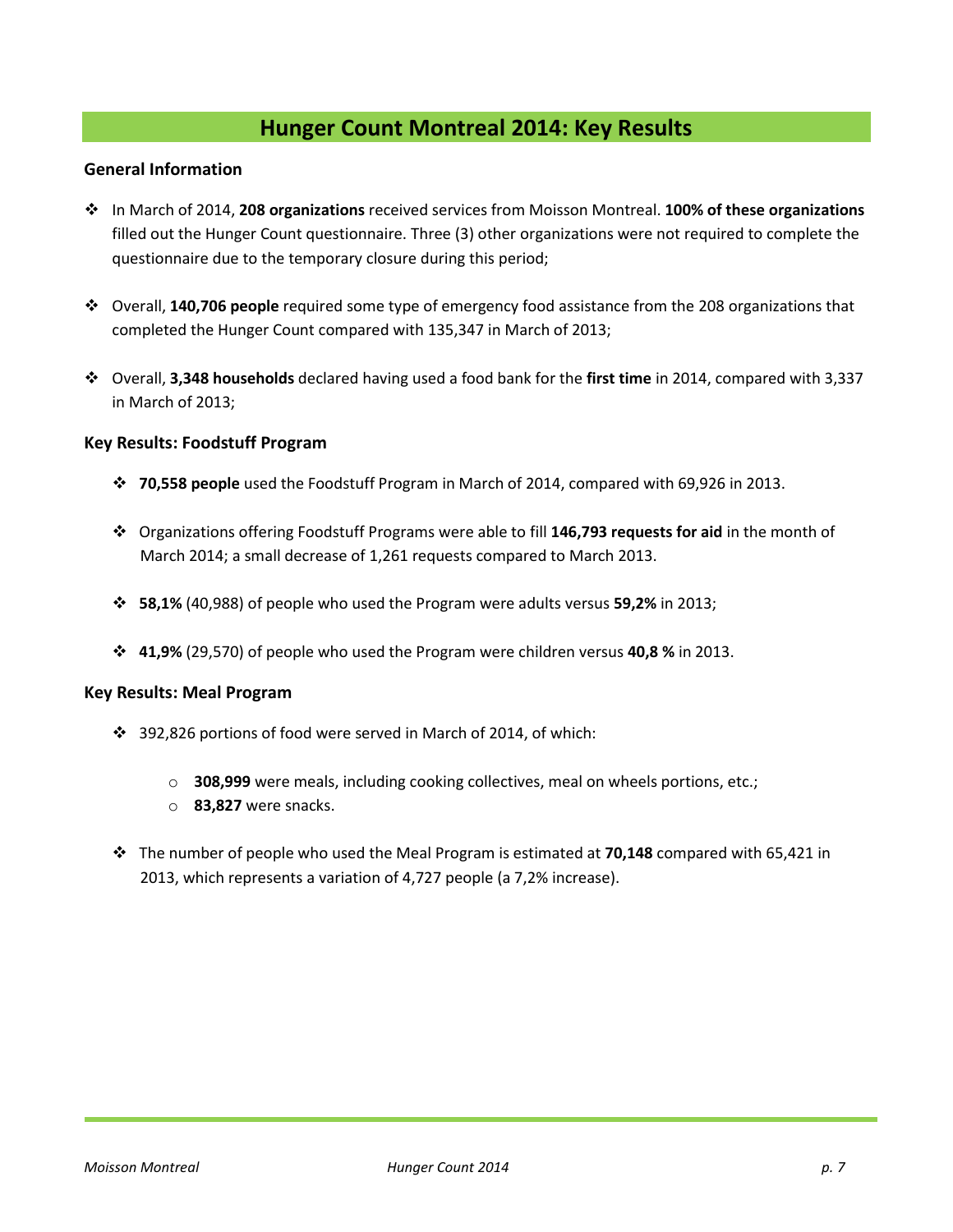# **Hunger: An Ever-present Issue of Concern**

Moisson Montréal collects and redistributes foodstuffs to different community organizations across the Island of Montreal on a regular or immediate basis. We do not provide direct services to individuals and only intervene through our partner organizations operating programs to assist low-income households. Emergency food aid programs may be our partner organizations' primary activity, while at other times it is but one activity among a range of services being provided, including the social integration of new citizens to orientation activities and job search assistance to support for pregnant women, and helping families in crisis, etc. (Table 1). In fact, emergency food aid is not an end in itself. On a larger scale, it is one of several measures that must exist to support individuals and families who seek a better quality of life and greater independence.

#### **Table 1: Principal service offered by the partner organizations**

| <b>Principal Service</b>                           | <b>Organizations</b> | %     |
|----------------------------------------------------|----------------------|-------|
| Primarily food-related                             | 122/208              | 58,7% |
| (Ex., food counter/emergency food-aid/food         |                      |       |
| baskets, cooking collectives, soup kitchens, meals |                      |       |
| on wheels, etc.)                                   |                      |       |
| Primarily non-food-related                         | 86/208               | 41.3% |
| (Ex., shelter, day center, other services, etc.)   |                      |       |

#### **Present Throughout the Territory through Partner Organizations**

Table 2 (page 9) represents a breakdown of the 208 organizations served by Moisson Montreal across the Island of Montreal. These organizations seek our services once or twice a week, every two weeks or even once a month, it all depends on their capacity to store or to distribute the foodstuffs supplied. On a more immediate basis, Moisson Montréal also meets a specific need in terms of supporting all organizations that plan cultural or recreational activities to break the isolation of certain groups of people. The following table illustrates the geographical analysis of organizations served by Moisson Montréal. The largest concentration of organizations is in Ville-Marie (33 organizations) and in Southwest Montreal (23 organizations).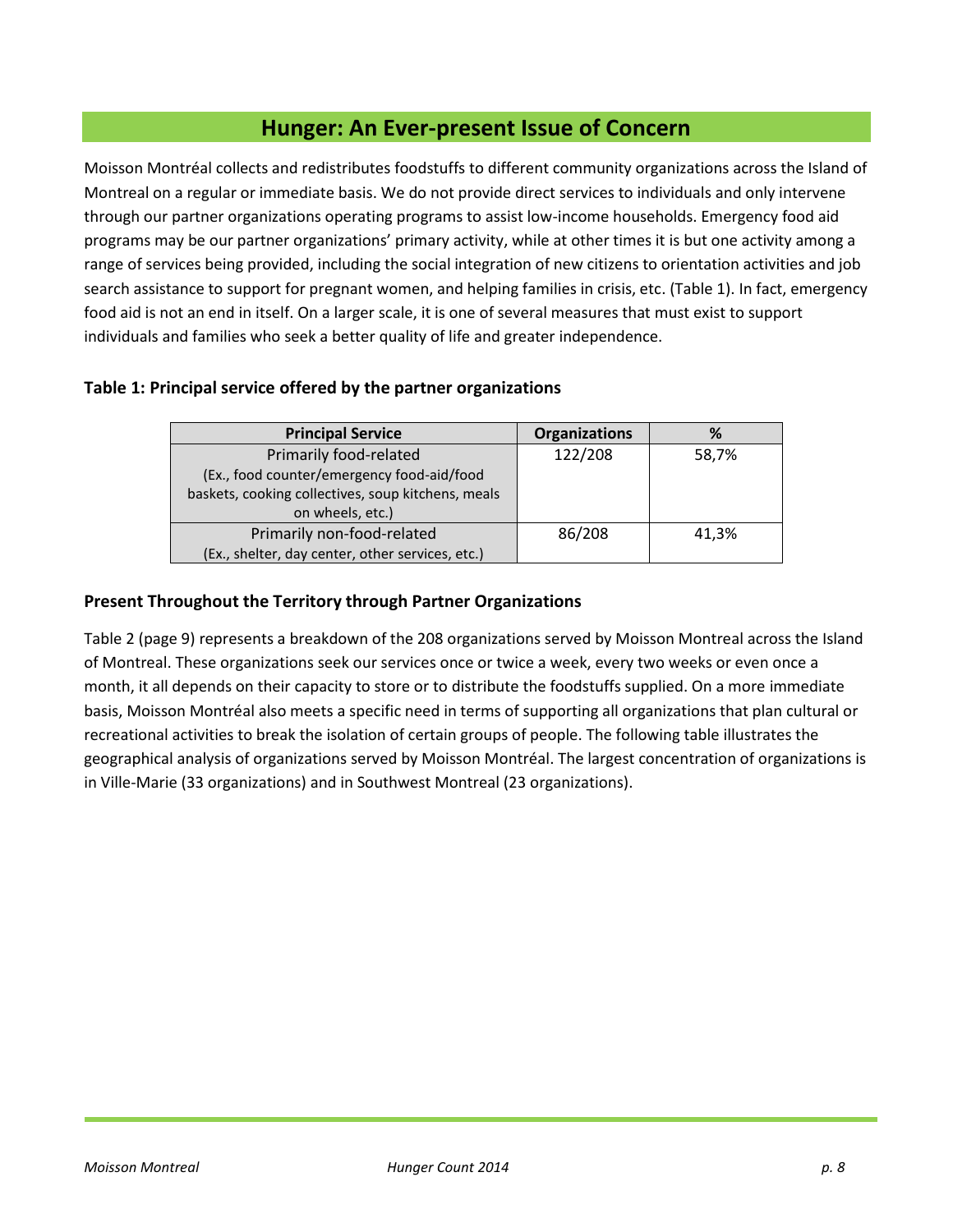| <b>Borough</b>                   | <b>Number of organizations</b> | Percentage |
|----------------------------------|--------------------------------|------------|
| Ahuntsic/Cartierville            | 9                              | 4,3%       |
|                                  |                                |            |
| Anjou                            | $\mathbf{2}$                   | 1%         |
| Côte-des-Neiges/Notre-Dame-      |                                |            |
| de-Grâce                         | 12                             | 5,8%       |
| <b>Dorval</b>                    | $\mathbf{1}$                   | 0,5%       |
| Hochelaga-Maisonneuve            | 10                             | 4,8%       |
| Lachine                          | 6                              | 3%         |
| Lasalle                          | $\overline{\mathbf{z}}$        | 3,4%       |
| <b>Mercier</b>                   | 10                             | 4,8%       |
| <b>Montreal-North</b>            | 9                              | 4,3%       |
| Pierrefonds/Roxboro              | 6                              | 2,9%       |
| Plateau-Mont-Royal               | 19                             | 9,1%       |
| <b>Pointe-Claire</b>             | 3                              | 1.4%       |
| Rivière-des-Prairies/Pointes-    |                                |            |
| aux-Trembles                     | $\overline{\mathbf{z}}$        | 3,4%       |
| <b>Rosemont/La Petite-Patrie</b> | 11                             | 5,3%       |
| Saint-Laurent                    | 9                              | 4,3%       |
| Saint-Léonard                    | 3                              | 1,4%       |
| South-West                       | 23                             | 11,1%      |
| Verdun                           | 5                              | 2,4%       |
| <b>Ville-Marie</b>               | 33                             | 15,9%      |
| Villeray/Saint-Michel/Parc-      |                                |            |
| <b>Extension</b>                 | 15                             | 7,2%       |
| Westmount                        | $\mathbf{1}$                   | 0,5%       |
| <b>Confidential/Others</b>       | $\overline{\mathbf{z}}$        | 3,4%       |
| <b>Total</b>                     | 208                            | 100.0%     |

# **Table 2: Analysis of organizations served by Moisson Montreal, per borough, March 2014**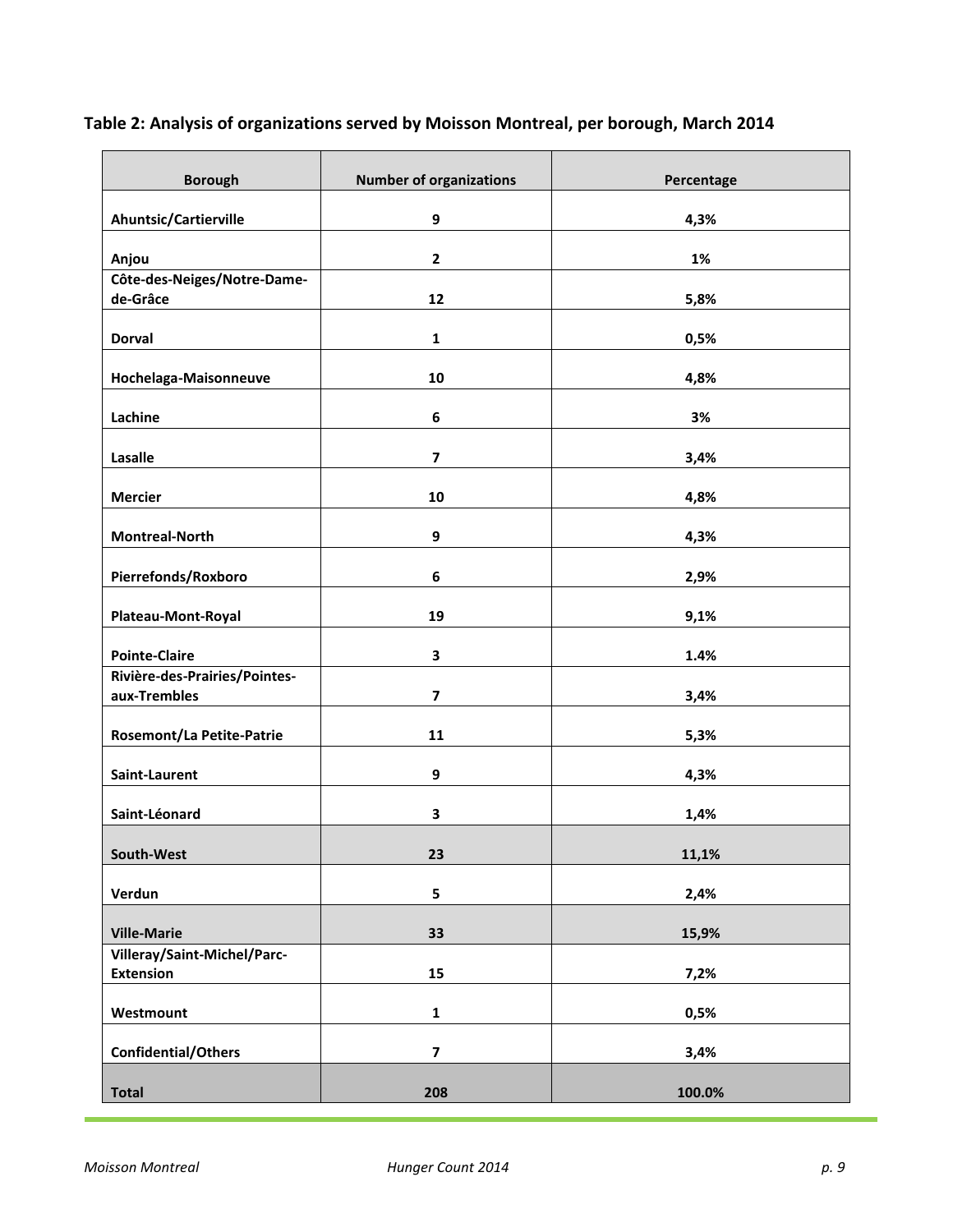#### **Massive Work Load Requires the Contribution of our Fellow Citizens.**

The 208 organizations that completed the Hunger Count 2014 questionnaire reported that nearly **55% of their work is performed by volunteers,** evidence that the vitality of organizations operating in social and community fields depends not only on adequate financing but on the social commitment and the solidarity of Montrealers.

The table below presents a number of organizations that provide a specific food-related service.

#### **Table 3: Breakdown of organizations per service offered in March 2014**

| <b>Service</b> | <b>Foodstuff</b> | <b>Meal or Snack</b> |
|----------------|------------------|----------------------|
| offered        |                  | Program              |
| Number of      | 167/208          | 145/208              |
| organizations  |                  |                      |
| % of all       | 80,3%            | 69,7%                |
| respondents    |                  |                      |

Note: The grand total exceeds 100%, since one organization can provide more than one service.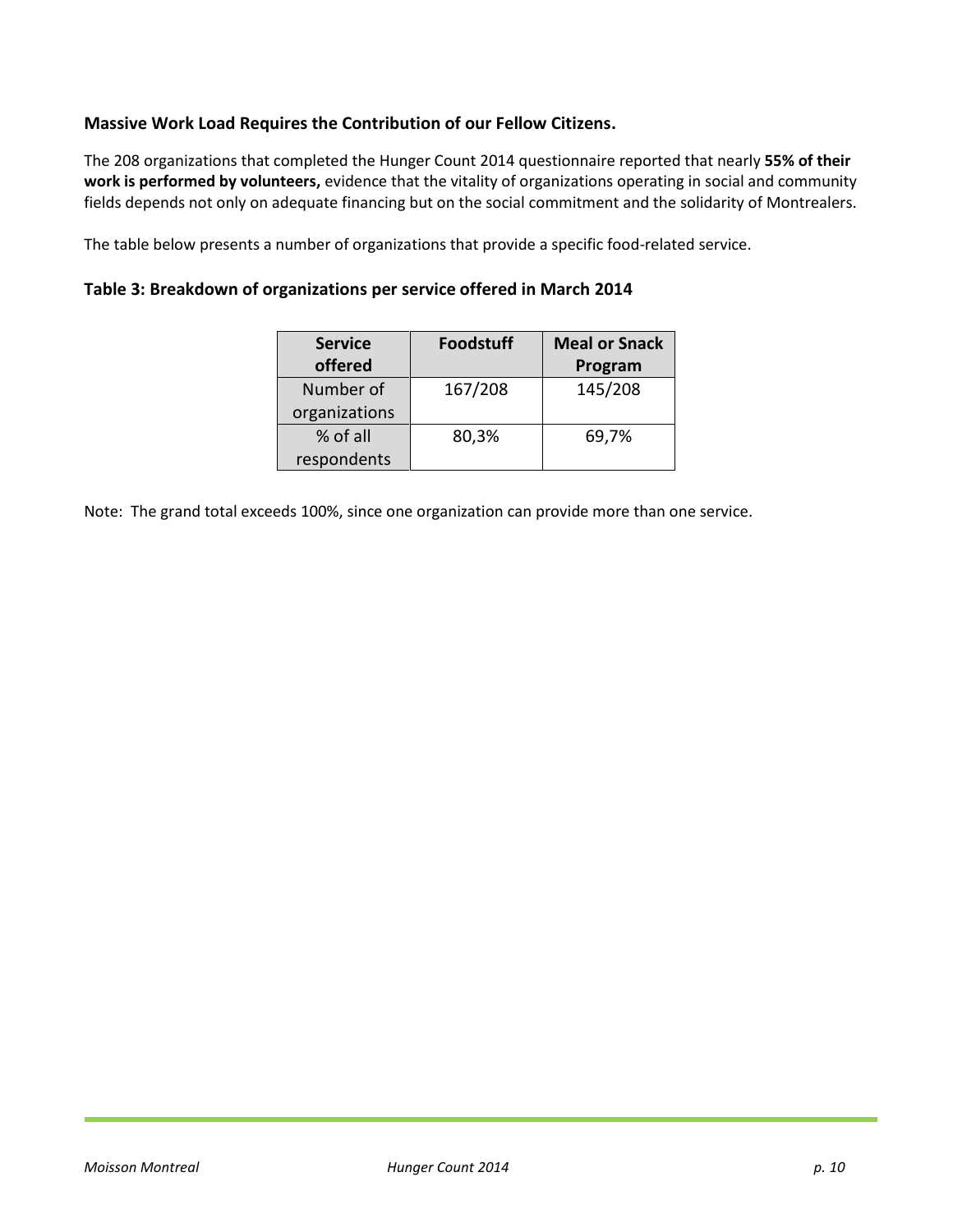# **Section I: Foodstuff Distribution Program**

The table below presents a summary overview of people on the Island of Montreal who sought food aid in the form of foodstuff distribution in the month of March 2014. The total number of people who used the Foodstuff Distribution Program in March 2014 is 70,558 compared with 69,929 in 2012, which represents a slight increase of 629 people.

| Table 4: 2013-2014 variations in the age of people using the Foodstuff Program in March 2014. |  |  |
|-----------------------------------------------------------------------------------------------|--|--|
|-----------------------------------------------------------------------------------------------|--|--|

| <b>Age Group</b>          | <b>Number of people</b><br>(2014) |       |        | <b>Number of people</b><br>(2013) | Variation (in % points) |
|---------------------------|-----------------------------------|-------|--------|-----------------------------------|-------------------------|
| Children (0-17 years old) | 29,570                            | 41,9% | 28,536 | 40,8%                             | 1,1%                    |
| Adults (18-64 years old)  | 36,012                            | 51%   | 37,654 | 53,9%                             | $-2,9%$                 |
| Adults (65 and over)      | 4,976                             | 7,1%  | 3,739  | 5,3%                              | 1,8%                    |
| <b>Total</b>              | 70,558                            | 100%  | 69,929 | 100%                              | 100%                    |

Comments on Table 4: There is a slight decrease in the number of adults 18 to 64 years of age seeking assistance from the Foodstuff Program as well as in the number of children 0 to 17 years old. It is important to note that these two groups represent an important proportion of the users, 41,9% in 2014 (Increase of 1,1% compared to 2013).

However, there is a greater increase in the number of users who are 65 years old or older that benefit from the Foodstuff Program. In 2014, an increase of nearly 2 % was observed since 2013.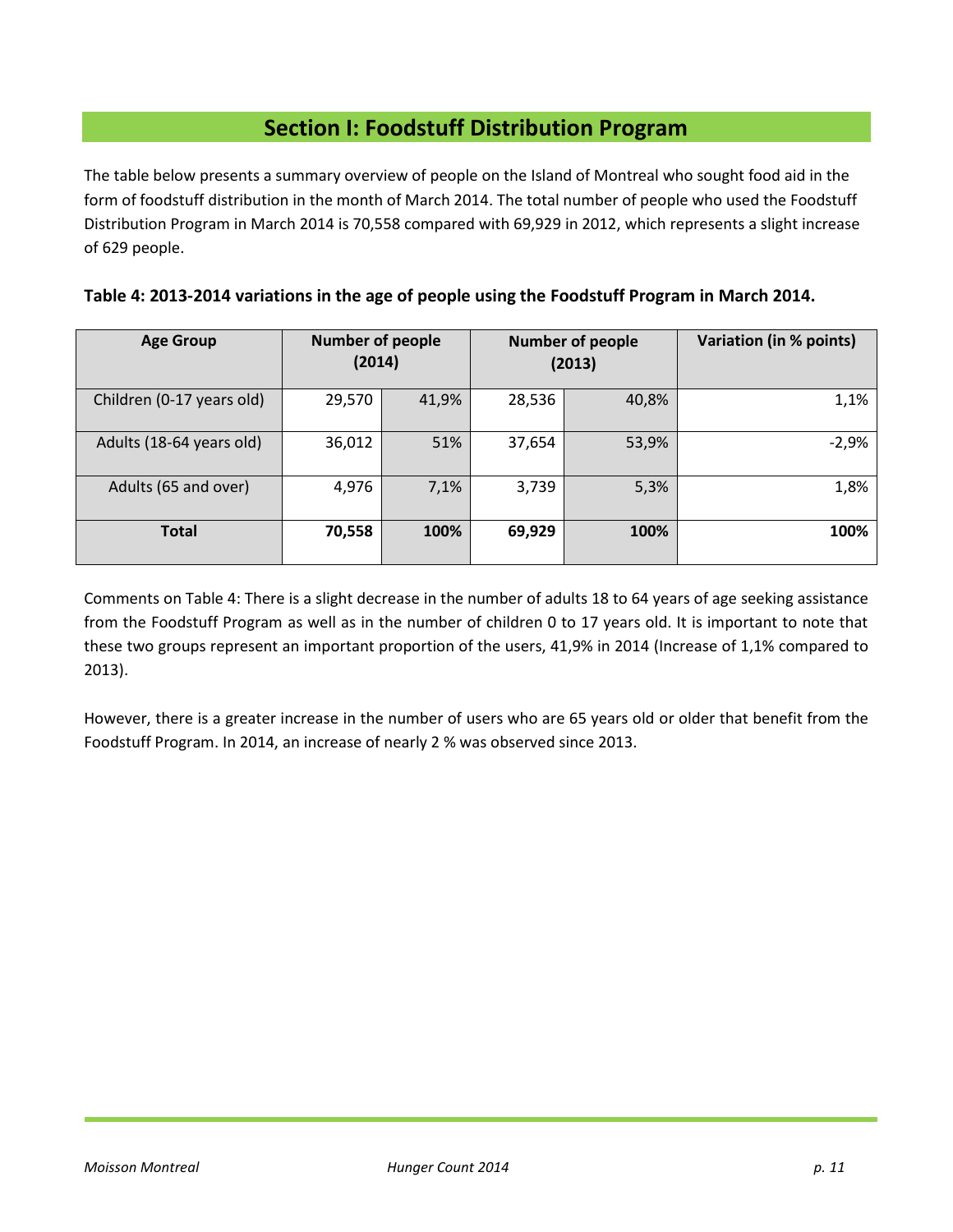#### **Household Statistics**

The following tables focus on the composition, income sources and housing conditions of households seeking assistance from the Foodstuff Program.

*Note: The total number of households surveyed is estimated at 25,533. Note that for each question, households that did not respond were excluded in an effort to present a clearer illustration of the actual situation.* 

| <b>Household</b><br>composition | Percentage<br>2013 | Percentage<br>2012 |
|---------------------------------|--------------------|--------------------|
| Two-parent families             | 33,5%              | 34,4%              |
| Single-parent<br>families       | 22,1%              | 22,4%              |
| Couples with no<br>children     | 10,8%              | 11,9%              |
| Single individuals              | 33,6%              | 31,3%              |
| <b>Total respondents</b>        | 100%               | 100%               |

#### **Table 5: Composition of households using the Foodstuff Program in March 2014**

Comments on Table 5: We notice stability in the composition of households using the Foodstuff Program between 2013 and 2014. Following the trend since at least 2008, single individuals (with or without children) remains the group of respondents which call on the Foodstuff Program most frequently. This group of users constitute 55% of the people that sought help from the different provision programs in 2014. A slight augmentation of 2% was noticed since 2013.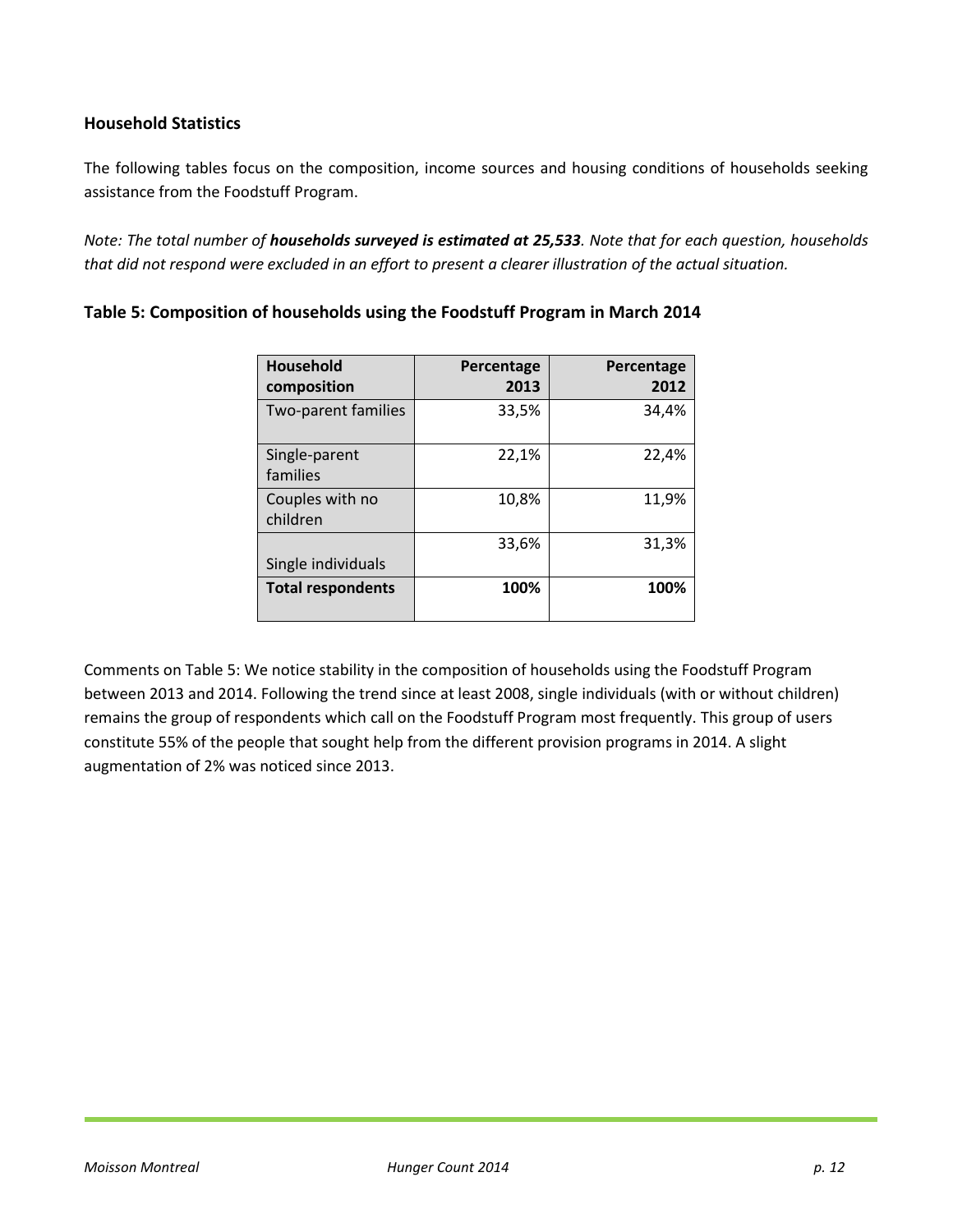|  |  | Table 6: Main sources of income for households using the Foodstuff Program in March 2013 |
|--|--|------------------------------------------------------------------------------------------|
|--|--|------------------------------------------------------------------------------------------|

| <b>Sources of income</b>           | Percentage | Percentage |
|------------------------------------|------------|------------|
|                                    | 2014       | 2013       |
|                                    |            |            |
| Social assistance                  | 57,8%      | 59,8%      |
| Employment                         | 11,9%      | 11,1%      |
| Student loan and/or bursary        | 4,1%       | 3,7%       |
| Pension income                     | 8 %        | 7%         |
| Employment insurance               | 4,5%       | 4,6%       |
| No income                          | 6,5%       | 6,9%       |
| Other income                       | 4,7%       | 4,3%       |
| Private plan or CSST               | 2,3%       | 2,6%       |
| <b>Total household respondents</b> | 100%       | 100%       |

Comments on Table 6: Even if we notice a slight decrease from 59,8% in 2013 to 57,8% in 2014, people living on social assistance continue to make up the largest group of the Foodstuff Program users. The proportion of households whose primary source of income is employment has increased from 11,1% to 11,9% in 2014. This confirms a trend that more and more workers call on the Foodstuff Program to fulfill their basic needs.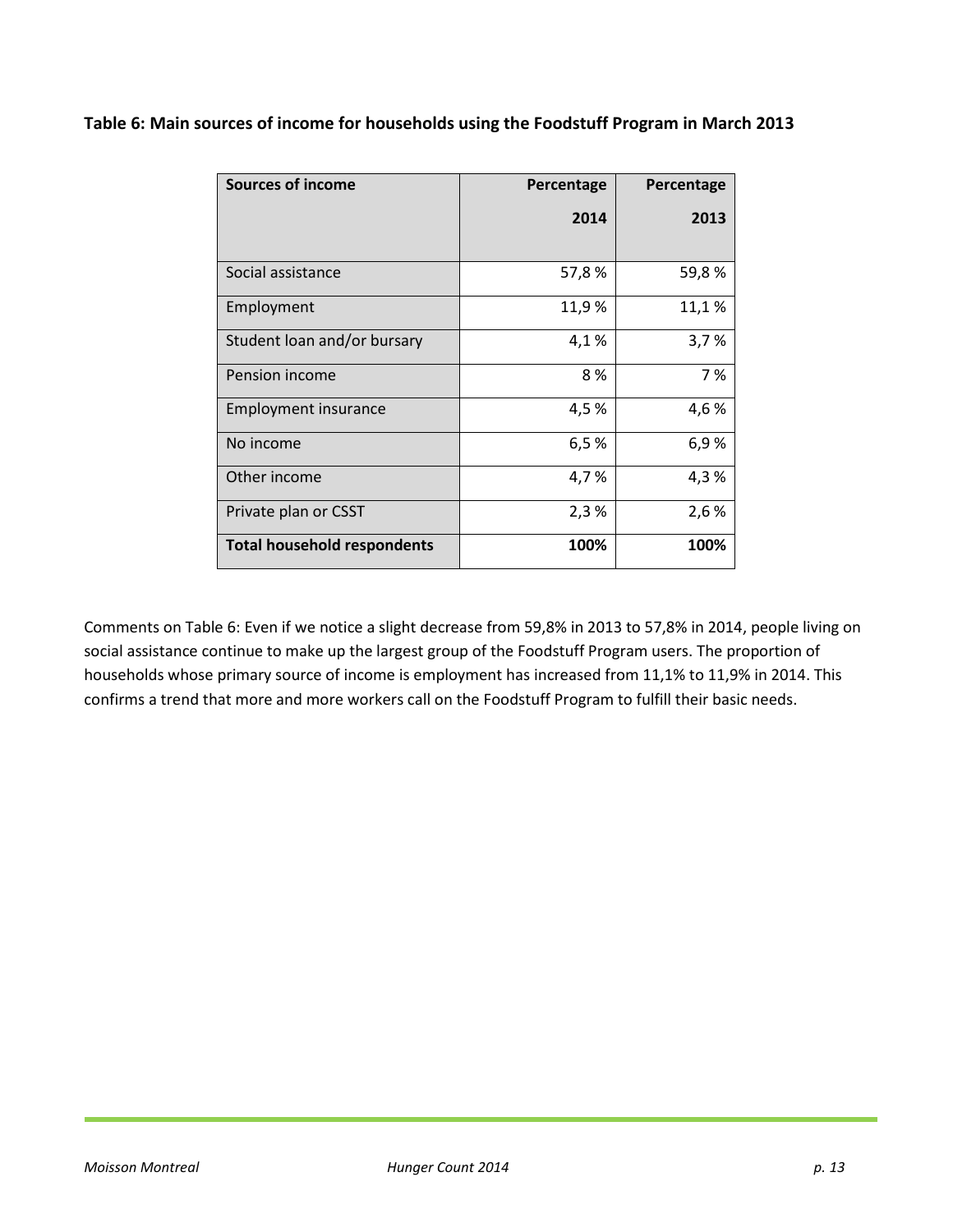|  | Table 7: Housing conditions for households using the Foodstuff Program in March 2014 |  |
|--|--------------------------------------------------------------------------------------|--|
|--|--------------------------------------------------------------------------------------|--|

| <b>Housing conditions</b>                 | Percentage<br>2013 | Percentage<br>2012 |
|-------------------------------------------|--------------------|--------------------|
| Homeowner                                 | 3,2%               | 2,3%               |
| <b>Rental housing</b>                     | 68%                | 63,3%              |
| Social/subsidized social housing          | 19,8%              | 25,3%              |
| <b>Band-owned housing</b>                 | 0%                 | 0,1%               |
| <b>Emergency shelter</b>                  | 1,8%               | 1,4%               |
| Group home or youth centre                | 0,8%               | 1,6%               |
| Living on the street                      | 3%                 | 2,6 %              |
| Temporarily living with family or friends | 3,4%               | 3,5%               |
| <b>Total respondents</b>                  | 100 %              | 100%               |

Comments on Table 7: We perceived important changes in the housing conditions between 2013 and 2014:

- o The percentage of rental housing increased of 4,7% ;
- o The percentage of social/subsidized social housing decreased of 5,5%.

We can observe that close to 88% of households using the Foodstuff Program are tenants of private or social housing.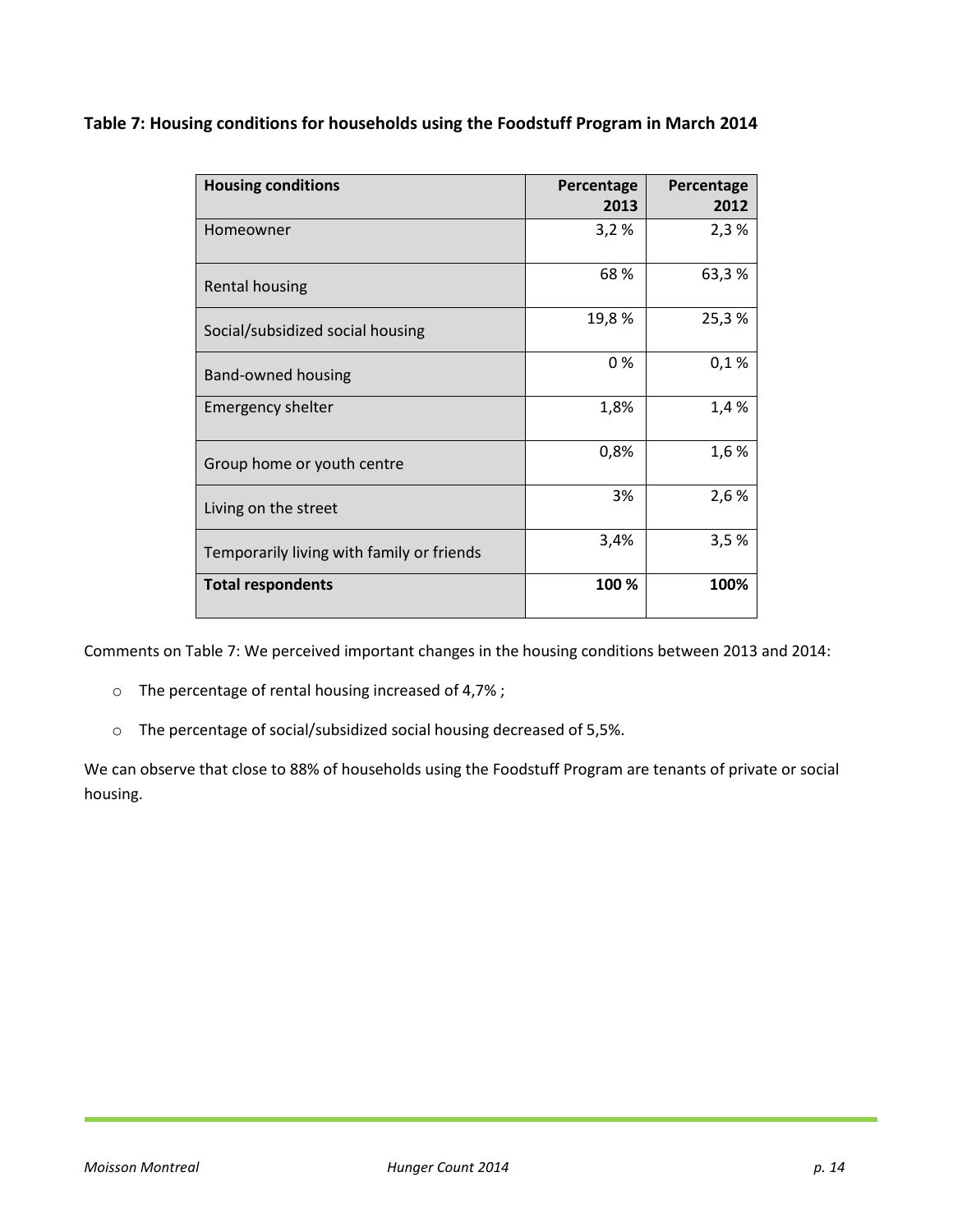# **Section II: Meal Program**

Some organizations provide their clientele with meals prepared on a daily or occasional basis by volunteers or employees working in the Meal Program. Users are occasionally required to pay a token amount for the meal. In some cases, the meal provided by the community centre is the only nutritious meal of the day. Other services are grouped together under the umbrella of the Meal Program as per the framework agreed upon for the Hunger Count, such as snack distribution, cooking workshops, cooking collectives, etc. The final step of these services is the distribution of prepared food portions.

| <b>Portions served</b> | <b>Number of</b><br>portions 2014 | Number of<br>portions 2013 | <b>Variation 2013-</b><br>2014 (%) |
|------------------------|-----------------------------------|----------------------------|------------------------------------|
| Meals                  | 280,596                           | 242,579                    | 15,7%                              |
| <b>Snacks</b>          | 83,827                            | 80,844                     | 3,7%                               |
| Cooking<br>Collectives | 15,126                            | 29,428                     | $-48,6%$                           |
| Meals on Wheels        | 13,277                            | 10,637                     | $-24,8%$                           |
| Total                  | 392,826                           | 385,987                    | 1,8%                               |

#### **Table 8: Number of meals and snacks served in March 2014**

*\*In 2013, many organizations only responded to the total number of portions served, which explains why the amount of portions does not equal the total.*

Comments on Table 8: We observe a significant increase of 15,7% in the number of meals served. It's important to note that a number of organizations only provided answers to the total number of meals served and not to the detailed categories.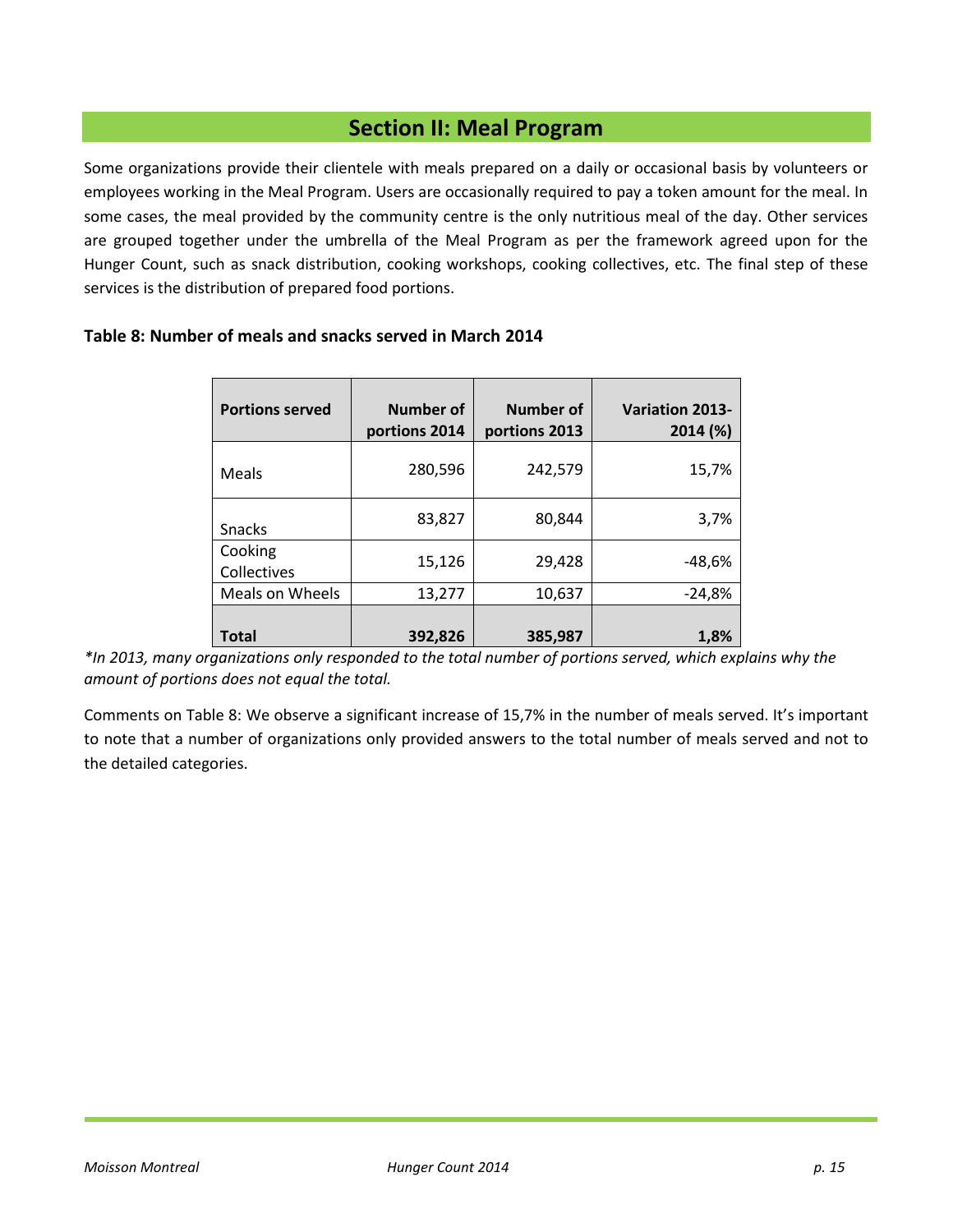**Table 9: Household composition of users of the Meal Program, 2013-2014 comparison**

| <b>Household composition</b> | Percentage<br>2014 | Percentage<br>2013 |
|------------------------------|--------------------|--------------------|
| Two-parent families          | 15,1%              | 21,2%              |
| Single-parent families       | 17,9%              | 19,5%              |
| Couples with no children     | 10,7%              | 8,9%               |
| Single individuals           | 56,3%              | 50,4%              |
| <b>Total</b>                 | 100%               | 100%               |

Comments on Table 9: Following the trend since at least 2008, single individuals (with or without children) remains the group of respondents which call on the Meal program most frequently. This group of users constitute about 75% of the people that appealed to the Meal Program in 2014.

# **Section III: Recommendations and Conclusions**

Every year, Food Banks Québec, through the Hunger Count operation, seeks to collect feedback from food banks and community organizations on government initiatives and public policies that would have the greatest impact on the fight against hunger. We asked that same question to the organizations that filled out the Montreal Hunger Count questionnaires. The six (6) recommendations that came up most frequently were as follow:

- 1. Increase the number of affordable housing possibilities;
- 2. Increase the availability/accessibility of rental housing;
- 3. Increase the support for mental health issues;
- 4. Increase the support and services to homeless individuals;
- 5. Increase social assistance benefits;
- 6. Increase pensions for seniors.

Within the framework of the Hunger Count 2014, the organizations recommendations towards public policy remain quite similar from year to year, but at different levels. For example, although it is still a priority in the list of proposals, increasing social assistance benefits is no longer mentioned as the main proposition by community organizations. Also, we can observe the growing importance, for community organizations, to increase the number of housing available and to make them accessible for everyone.